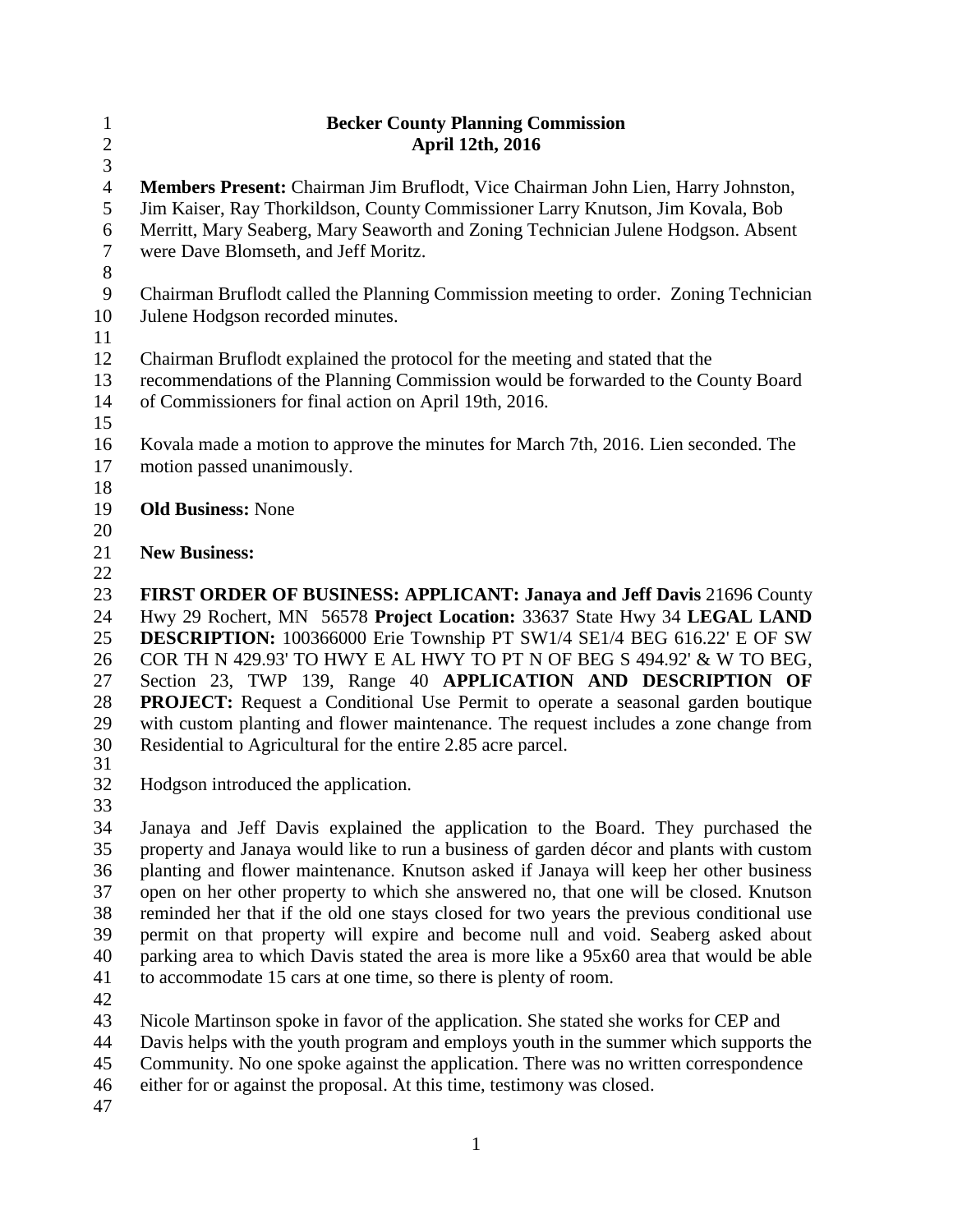- Chairman Bruflodt opened the matter for disussion by the Board.
- 
- Lien stated this is a good location for something of this nature and noted the plan
- followed the criteria of the Ordinance. Knutson noted it would be a good improvement of
- the property. Seaberg agreed. It was the concensus of the Board that the request meets the
- criteria of the Ordinance.
- 
- There was no further discussion by the Commission.

 **MOTION: Lien made a motion to approve a Conditional Use Permit as submitted to operate a seasonal garden boutique with custom planting and flower maintenance due to the request meets the criteria of the Ordinance and would not be detrimental to the surrounding area. The request includes a zone change from Residential to Agricultural for the entire 2.85 acre parcel. Seaberg seconded. All in favor. Motion carried.** 

 **SECOND ORDER OF BUSINESS: APPLICANT: Mark LaBarre** PO Box 62 Willmar, MN 56201 **Project Location:** 44319 SW Juggler Rd **LEGAL LAND DESCRIPTION:** 250245000 Round Lake Juggler Lake PT GOVT LOT 4: BEG 660.23' E OF NW SEC COR TH S 346.31' TO POB, TH E 493.96' TO POINT F & CTR PUB RD, CONT E 336.20' TO WATERS EDGE JUGGLER LK, NLY AL LK 113.50', NELY 167', TH NWLY 88' TO MNDR COR #1, TH W 470.87' TO POINT C & …, Section 14, TWP 142, Range 38 **APPLICATION AND DESCRIPTION OF PROJECT:** Request a Certificate of Survey for two tracts of land with Tract A consisting of 5.6 acres +/- and Tract B consiting of 47,900 sq ft +/-. The request includes a zone Change from Agricultural to Residential for both Tracts.

- 
- Hodgson introduced the application.
- 

 Scott Walz from Meadowland on behalf of Mark LaBarre explained the application to the Board. The parcels proposed on the survey exceed the minimum requirements for size and lake frontage. The change of zone request is due to the property being residential in nature and matches area properties. Kaiser questioned if the request for change of zone included the remainder tract of 5.6 acres located across the road from the lake to which Walz stated yes, they wish to rezone the entire property now so if there was any future subdivision requests, it would already be zoned residential.

 No one spoke for or against the application. There was no written correspondence either for or against the proposal. At this time, testimony was closed.

Chairman Bruflodt opened the matter for disussion by the Board.

Kaiser stated concern that this would trigger spot zoning and that previous surveys have

- been approved with change of zone for the smaller proposed parcels but the remainder
- larger parcels stayed the current zone of Agricultural. Bruflodt stated that this is all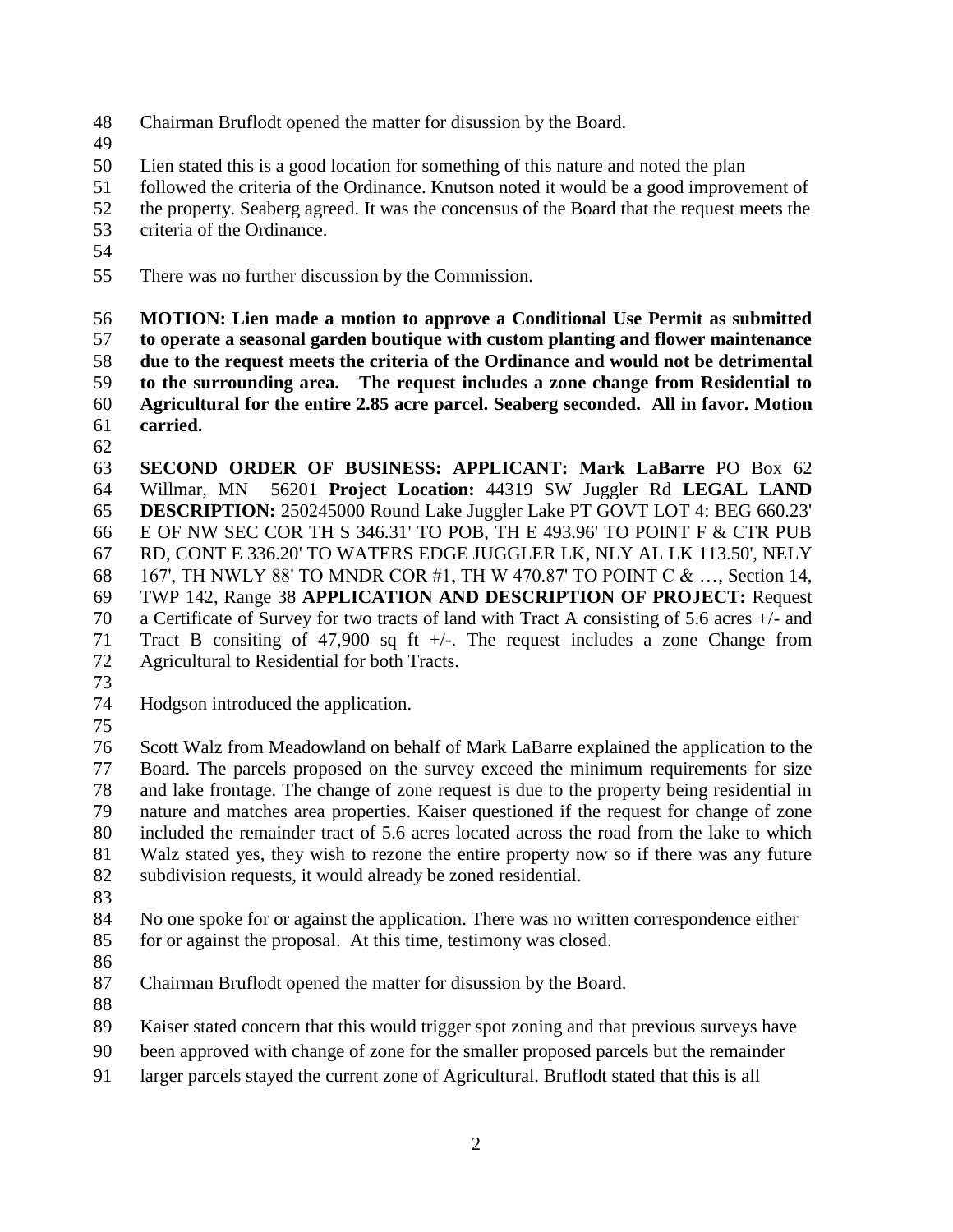located within the shoreland area and these remainder pieces would never be utilized for

- agricultural purposes and they have not had problems in the past with such a change.
- 

 **MOTION: Johnston made a motion to approve a Certificate of Survey for two tracts of land with Tract A consisting of 5.6 acres +/- and Tract B consiting of 47,900 sq ft +/- as submitted due to the request meets the criteria of the Ordinance. The** 

**request includes a zone Change from Agricultural to Residential for both Tracts.** 

- **Kovala seconded. All in favor except Kaiser. Majority rules and Motion carried.**
- 

 **THIRD ORDER OF BUSINESS: APPLICANT: Island Lake Irrevocable Trust Ralph Blomquist on behalf of Ron McMartin** PO Box 10 Hallock, MN 56728 **Project Location:** 41106 Co Rd 126 **LEGAL LAND DESCRIPTION:** 280197000 and 280212000 Shell Lake Township Island Lake Pt of Govt Lot 4 and pt of Govt Lot 5., Section 30, TWP 140, Range 38 **APPLICATION AND DESCRIPTION OF PROJECT:** Request a Certificate of Survey for two tracts of land with Tract A consisting of 2.3 acres +/- and Tract B consisting of 16.5 acres +/- with a remnant tract of 29.2 acres +/-. The request includes a zone change from Agricultural to Residential on all three tracts.

Hodgson introduced the application.

 Scott Walz from Meadowland on behalf of Ron McMartin and Island Lake Irrevocable Trust explained the application to the Board. The son in law is Ralph Blomquist whom is executor of the estate. The request for the survey includes Tract A that is a duplex sized lot to accommodate the existing cabin and guest cottage. Tract B is where McMartin is going to construct a future dwelling and the remnant tract has enough lake frontage to possibly subdivide someday for children to make a lake lot and rear non-riparian lots. Walz wanted to answer the previous question regarding spot zoning. He stated spot zoning is when there is one residential property in the middle of all agricultural property or residential amongst commercial and so forth. With these requests there are other residential zoned property by plat near by and this will reflect the residential use of the property it will not be used for agricultural purposes. The zoning should reflect the land use during subdivision. Merritt noted concern regarding lake access and that there should be no access allowed if there are any future back lots created. Walz stated there is already a provision in the ordinance that prohibits access to public waters for owners of nonriparian lots. (Chapter 8 Section 8 C 9)

 No one spoke for or against the application. There was no written correspondence either for or against the proposal. At this time, testimony was closed.

- 
- Chairman Bruflodt opened the matter for disussion by the Board.
- 

The discussion continued regarding if the back portion on the N/W side of the property

were ever to be subdivided, they would not have lake access and would be non-riparian

lots only. Lien noted if there was any future proposal, the subdivision proposal would

have to come before the Planning Commission and County Board for approval.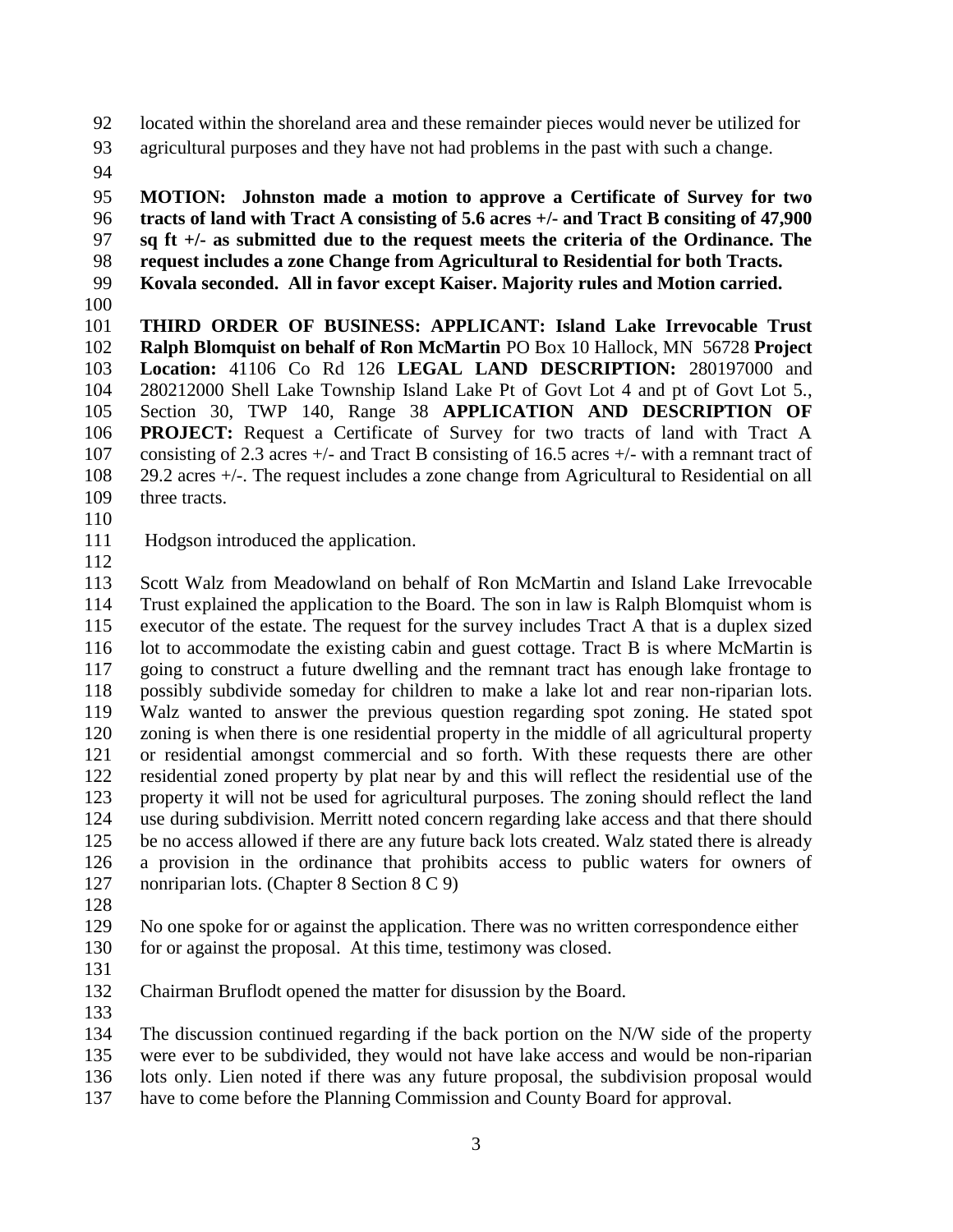**MOTION: Lien made a motion to approve a Certificate of Survey for two tracts of land with Tract A consisting of 2.3 acres +/- and Tract B consisting of 16.5 acres +/- with a remnant tract of 29.2 acres +/-. The request includes a zone change from Agricultural to Residential on all three tracts. Seaberg seconded. All in favor except Kaiser. Majority rules and Motion carried.** 

 **FORTH ORDER OF BUSINESS: APPLICANT: Verizon Wireless On behalf of Cory and Katie Jendro** 132 S Delphia Ave Park Ridge, IL 60068 **Project Location:** 48004 St Hwy 113 **LEGAL LAND DESCRIPTION:** 120040001 Forest Township Pt SE 1/2 NE 1/4 N of Hwy 113, Section 05, TWP 142, Range 37 **APPLICATION AND DESCRIPTION OF PROJECT:** Request a Conditional Use Permit for a 310' communication tower to include fence, equipment platform with cabinets, transformer and equipment for essential services.

Hodgson introduced the application.

 Alex Novak and Mike Koch on behalf of Novation Group Consulting, Ltd, SBA communications and Verizon Wireless explained the application to the Board. They handed out maps regarding the proposed site and area sites that were compared for coverage results. With the proposed radio frequency, the coverage objectives, topography and access other sites were discussed but the conclusion was the Jendro property would be the best choice. Some areas cell phone reception is nonexistent- this would help for 911 emergency coverage, public safety, area residents, businesses, and indoor coverage. The existing towers are over 10 miles apart and the proposed tower will have adequate room for other carriers. The other sites looked at (Vlasek site, Township property site and Lorentzen site) would not meet the coverage needs that are proposed and the engineers ranked them down. There is a lot of tax-forfeited land in the County but they ended up not pursuing because of the unfavorable lease terms of 10 years with renewals- they won't take that risk. The statute also has a clause that if the land is sold, the property is to remain subject to the lease for not more than one year from the signing of the lease. The new owners could refuse a lease agreement or put any kind of a figure on a rental/lease amount or tell them to take the tower down and once again they will not take this risk. Novak stated Mary Hendrickson from the Auditor/Treasurers office contacted him today and informed him she had new information that there may be a way of getting around the State statute that would be a positive resolution regarding placement of a tower and a longer lease period. They haven't had time to investigate this avenue. The current proposal is asking relief form the public waters setback but would be the best placement for Verizon's needs. Knutson asked how the County property to the east compare with coverage needs proposed to which Alex stated that property would fulfill their needs. Knutson noted he has never seen a lease not renewed by the County. Alex stated the tower company wants control of any lease, the County shouldn't have control of the lease, that is why private property is looked at more favorably. Knutson asked if Mary Hendrickson, who was in the audience, would speak to the Board. Mary stated the other site is basically a suitable site, there is a small access road back into the property and 182 some open area. There is a process that the proposal would go to the Forest Board who would then ask the County Board to obtain a resolution to remove the property from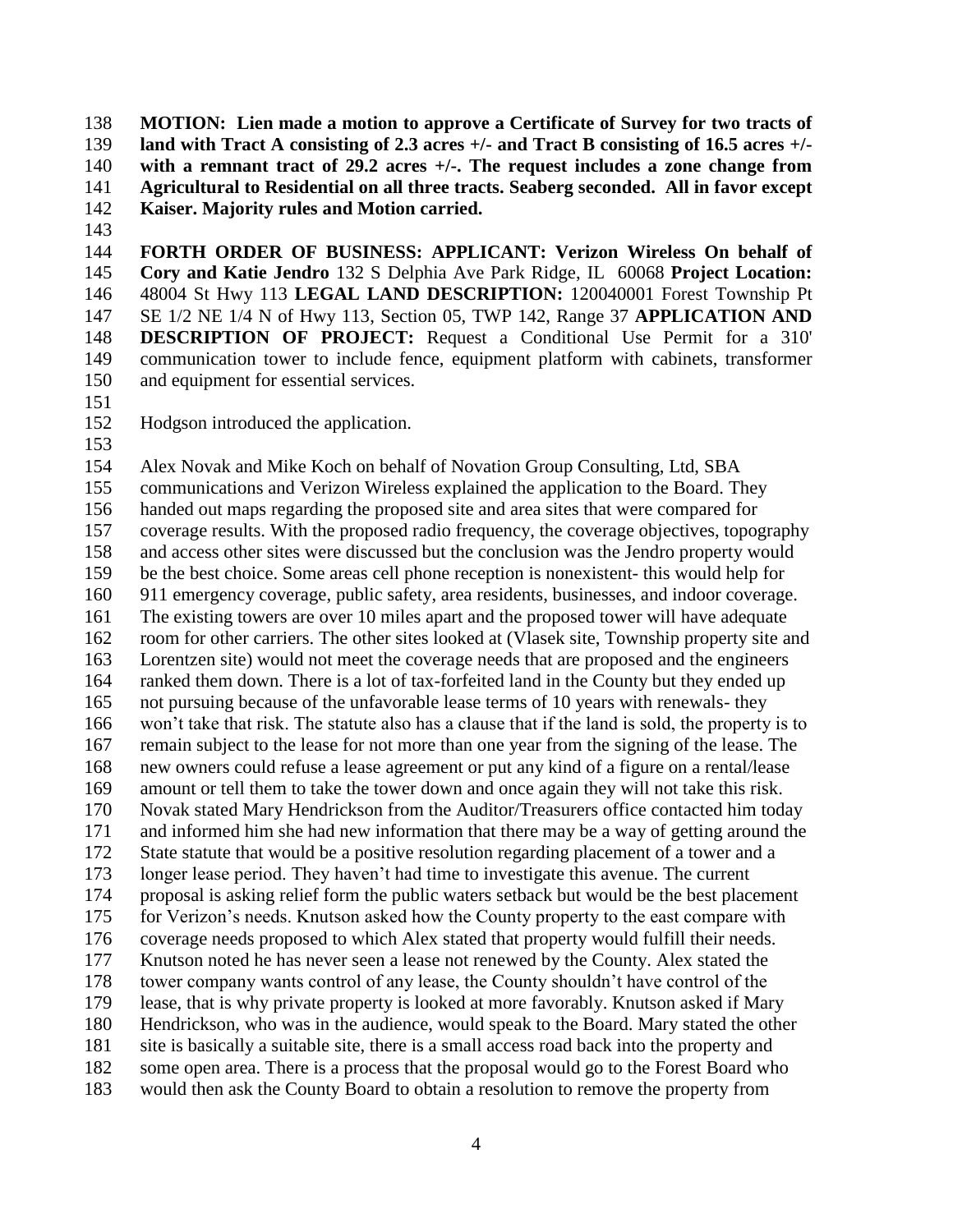Forest land and then they could deed up to 3 acres to the County. The title would be held by the County versus the State. That would allow the County to control that area and they would not have to follow the MN Statute so the County could offer a longer lease period. Only the County can control what happens to that property and the property can never be sold. The proposal of a tower on the property being looked at would be over 2640' from Bad Medicine Lake. Kaiser asked if the other location would serve what they are trying to accomplish for coverage to which Novak stated yes. Novak added no one wants to argue there is a need for this but they also want to be a good neighbor. Merritt stated they should look at other alternative sites. Thorkildson noted that Novak had stated they wanted primary coverage along St Hwy 113 but it seemed that the other sites that were looked at would add more coverage for residents and that any location proposed should serve all objectives. Merritt asked how many sites they looked at and they said 5 or 6 total.

## **\*\*At this time the applicant requested to table the proposal on**

# **behalf of SBA Communications and Verizon Wireless until**

### **further notice to gather additional information regarding**

# **possible alternate locations. There will be re-notification when it is requested to be placed on a future agenda.**

#### Chairman Bruflodt explained that there would be no decision made tonight and although the application was tabled, he would allow further discussion from the audience.

- At this time audience members spoke. They included Bill Haggerty, Jim Syvertson, Rick Meide, Charles Church, Mark Veronen, Ralph Christiansen, Roger Olson, Keary Toso and Joe Evans. Some suggestions and concerns included: There were other private properties offered that would meet the 2640' from the lake and the tower would be less intrusive to look at from the lake area. Two of the properties were in the general area where they are looking. They were opposed to the proposed location because it was too close to the lake but stressed there is the need for another tower to add cell phone coverage in case of emergencies. Questions regarding coverage areas investigated because some audience members thought they should go further east or south to help with dead spots. Concerns of fall zones regarding the highway- thought any proposal should be back further from the road. The company would have to prove this proposal was the only practical site that could accomplish their needs before it could be allowed and there sounds like there are many opportunities/options to investigate. Verizon should take a hard look at other sites that serve their needs and meet all the criteria of the Ordinance. At this time no further discussion was held.
- $\frac{222}{223}$

**Informational Meeting:** The next informational meeting is scheduled for Wednesday, May 4th, 2016 at 8:00 am in the Third Floor Meeting Room of the Original Courthouse.

**\*\*\*There are no applications in the office at this time and we will advise** 

**the Board closer to the date if there will not be an informational meeting** 

**and/or public hearing for May.**